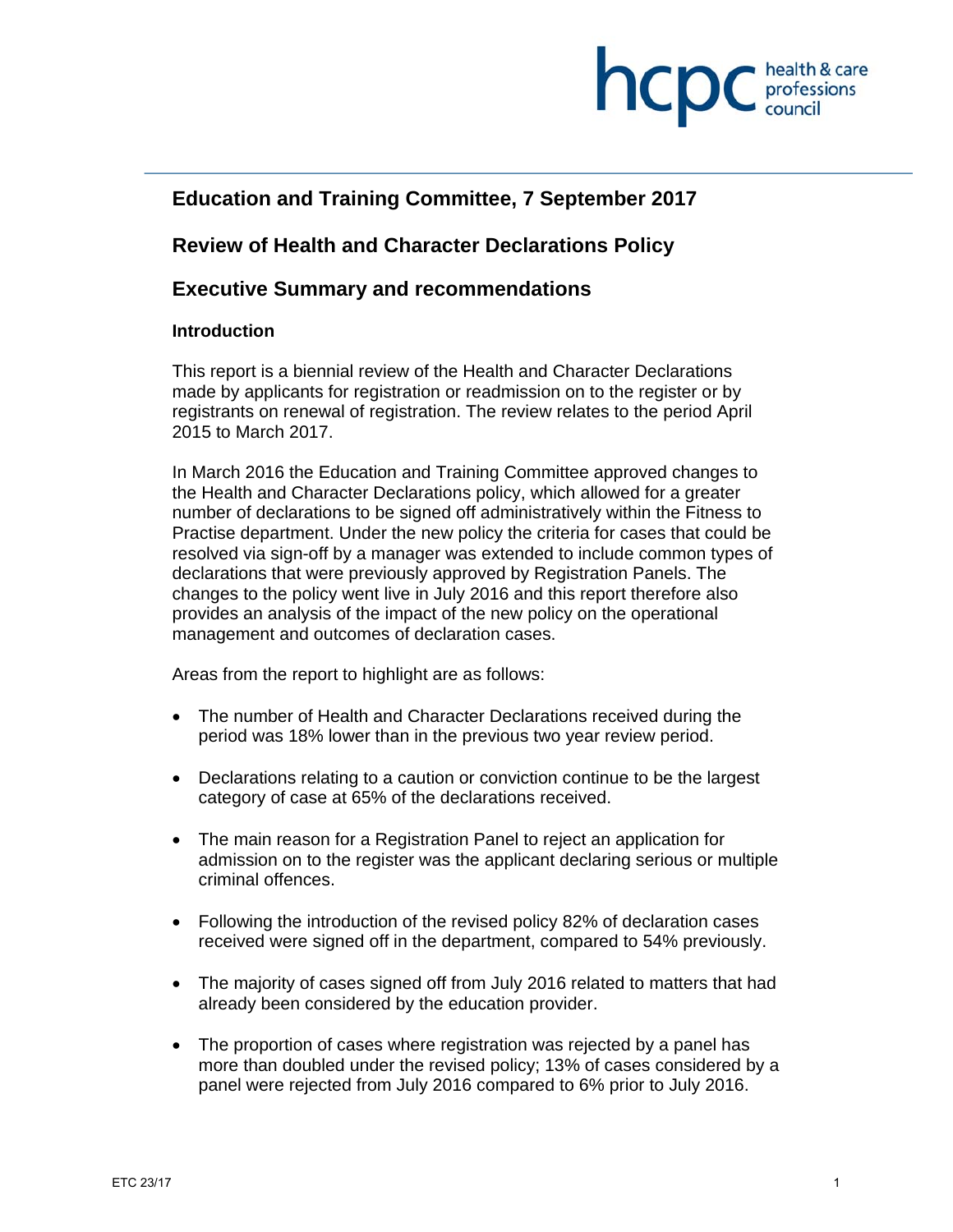## **Decision**

The Committee is requested to note the contents of the review and confirm whether or not they would like a further review or update on the operation of the policy ahead of the next planned review in 2019.

# **Resource implications**

There are no additional resource implications

#### **Financial implications**

None

# **Appendices**

None

**Date of paper**  23 August 2017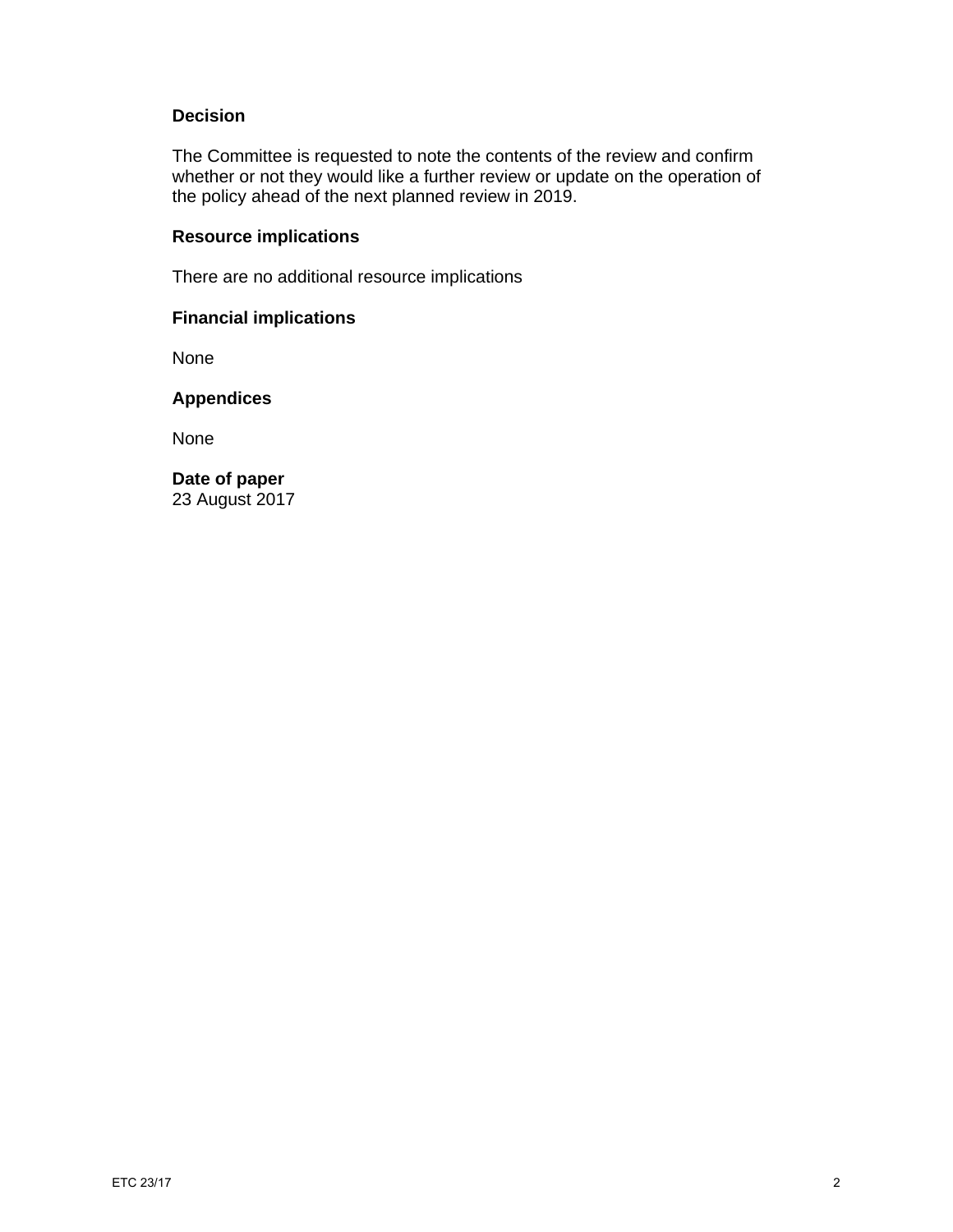# **INCDC** *health & care*

# **Review of Health and Character Declarations: April 2015 – March 2017**

# **1. Introduction**

- 1.1 This report is a biennial review of the Health and Character Declaration (DEC) cases managed by the Fitness to Practise department in the two year period. This report breaks down the number of applications reviewed by:
	- profession;
	- application type *(admission, renewal and readmission);*
	- declaration made *(health, caution/conviction and character);* and
	- decision made.
- 1.2 In March 2016 the Education and Training Committee approved changes to the Health and Character Declarations Policy, which allowed for a greater number of declarations to be signed off administratively within the Fitness to Practise department. Prior to the change, 95% of applicants whose declarations were referred to a Registration Panel for consideration were approved for registration. The changes to the policy broadened the scope of the criteria of the types of cases that could be resolved via administrative sign-off to include those common types of declarations that were frequently approved by panels. The aim was to ensure that panels continued to consider those matters where a declaration had a clear bearing on an applicant's ability to practise safely and effectively, whilst ensuring that other declarations could be processed more efficiently, thereby reducing delays for those applicants whose declarations were likely to be approved.
- 1.3 The changes to the policy went live on 1 July 2016, and this review will therefore also provide a comparative analysis of the management of DEC cases and their outcomes before and after the revised policy came into effect. To allow for ease of comparison, each of the data tables below gives the overall numbers for the two year review period as well as a breakdown of the relevant numbers pre and post the revised policy; that is from April 2015 – June 2016 (pre-changes) and from July 2016 – March 2017 (post changes). The discussion of the impact of the changes to the sign-off criteria can be found at section 3.
- 1.4 During 2016 the Fitness to Practise directorate was realigned into five functional areas. One outcome of the realignment is that a new team of Case Officers within the Case Reception & Triage function have been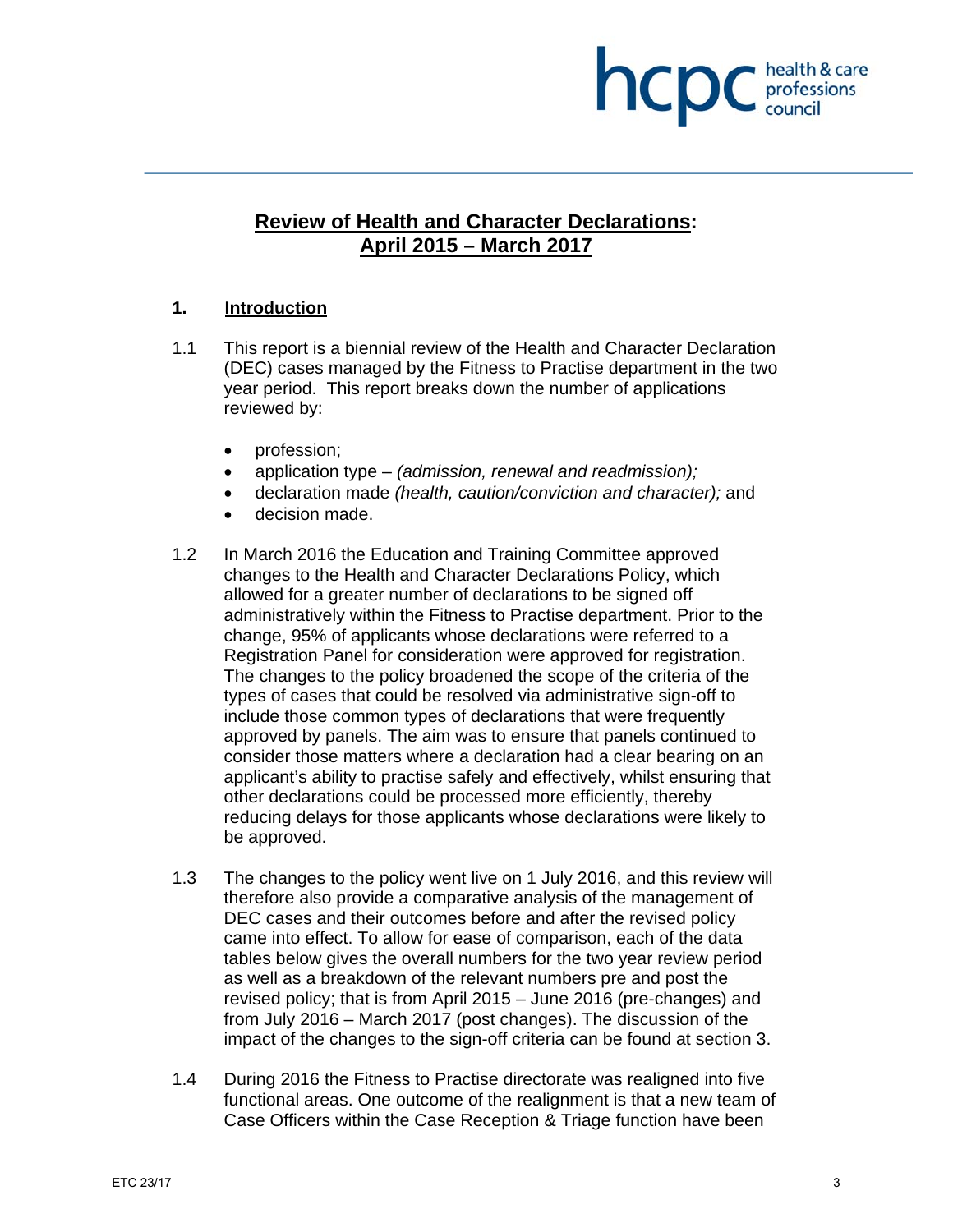responsible for the management of DEC cases since November 2016; previously these cases were handled by Case Managers within the fitness to practise case teams. This paper will also consider the impact of the realignment on the management of DECs (see section 4).

#### **2. Analysis of the review period**

- 2.1 Between 1 April 2015 and 31 March 2017, the Fitness to Practise department received a total of 1444 health and character declarations from the Registrations Department. This is a decrease of 18% from the previous two year period, during which 1782 declarations were received.
- 2.2 This decrease in the number of DEC cases comes during a period when we have seen an increase of around 13,500 in the total number of professionals on the HCPC Register. The drop in the number of declarations being made is likely to be due to the improved guidance provided to applicants in relation to the Health and Character policy, implemented in July 2016, and in particular in relation to those protected cautions and convictions that do not need to be declared at the application/renewal stage (see para. 2.9 and 2.10 for an explanation of protected offences).

## Declaration by profession

2.3 The table below shows the number of declarations received by profession during the review period:

| <b>Professions</b>               | <b>April 2015</b><br>- June<br>2016 | July 2016 -<br><b>March 2017</b> | <b>Total Rec. during</b><br>review period |
|----------------------------------|-------------------------------------|----------------------------------|-------------------------------------------|
| <b>Arts Therapist</b>            | 10                                  | 6                                | 16                                        |
| <b>Biomedical Scientist</b>      | 22                                  | 14                               | 36                                        |
| Chiropodist / Podiatrist         | 21                                  | 9                                | 30                                        |
| <b>Clinical Scientist</b>        | 6                                   | 0                                | 6                                         |
| <b>Dietitian</b>                 | 15                                  | $\overline{2}$                   | 17                                        |
| <b>Hearing Aid Dispenser</b>     | 16                                  | $\overline{7}$                   | 23                                        |
| <b>Occupational Therapist</b>    | 48                                  | 35                               | 83                                        |
| <b>Operating Department</b>      | 43                                  | 27                               | 70                                        |
| Practitioner                     |                                     |                                  |                                           |
| <b>Orthoptists</b>               | 0                                   | $\Omega$                         | $\Omega$                                  |
| Paramedic                        | 105                                 | 71                               | 176                                       |
| Physiotherapist                  | 73                                  | 39                               | 112                                       |
| <b>Practitioner Psychologist</b> | 28                                  | 16                               | 44                                        |
| <b>Prosthetist / Orthotist</b>   |                                     | $\Omega$                         |                                           |
| Radiographer                     | 51                                  | 34                               | 85                                        |
|                                  |                                     |                                  |                                           |
| Social Worker in England         | 401                                 | 327                              | 728                                       |

#### **Table 1: Declarations received by profession**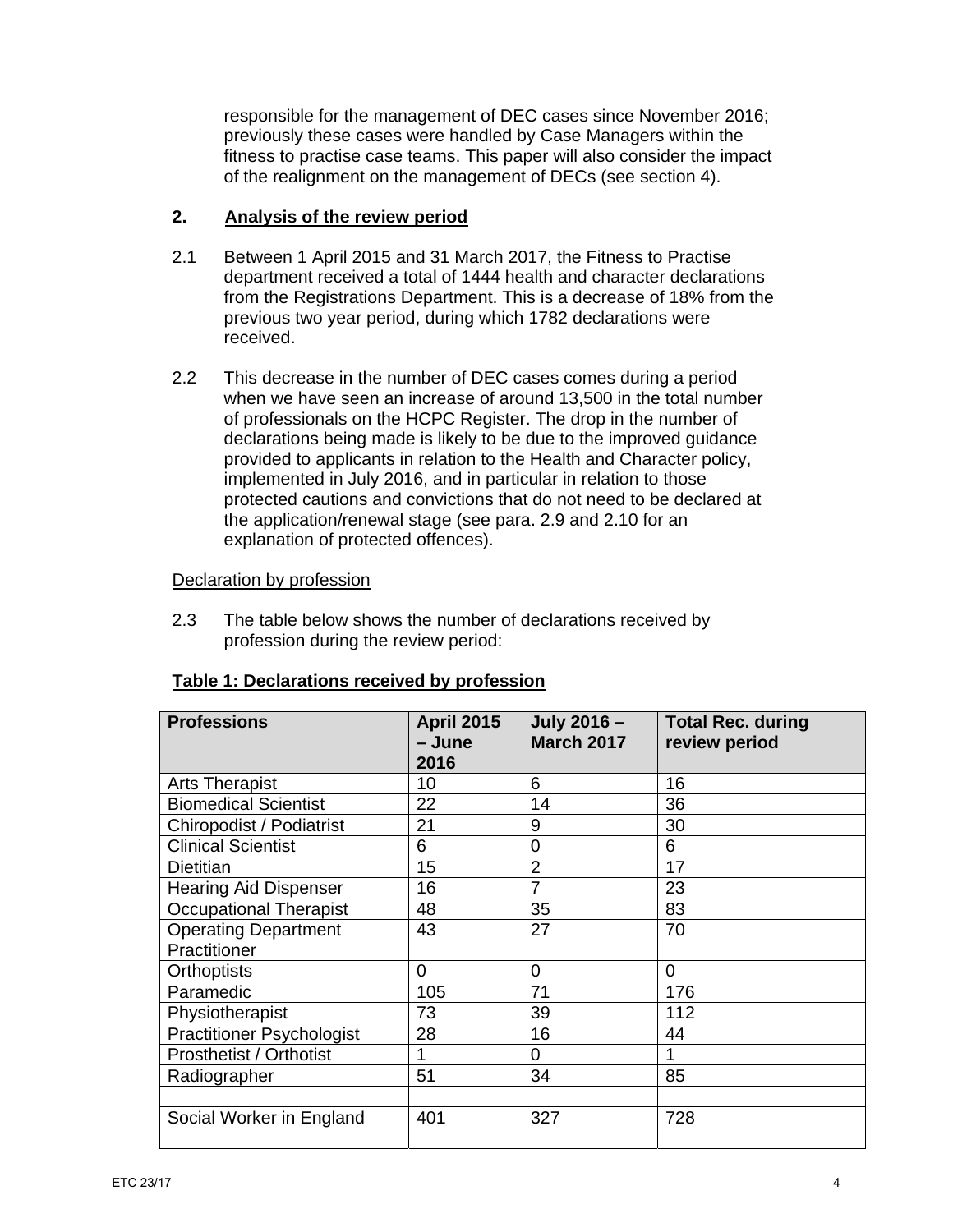| Speech & Language | 14  |     | 47   |
|-------------------|-----|-----|------|
| Therapist         |     |     |      |
| <b>TOTAL</b>      | 854 | 590 | 1444 |

#### **Table 2: Declaration types by profession**

| <b>Professions</b>               | <b>Health</b>  | Character      | <b>Caution/Conviction</b> |
|----------------------------------|----------------|----------------|---------------------------|
| <b>Arts Therapist</b>            | 5              | 3              | 8                         |
| <b>Biomedical Scientist</b>      | $\overline{2}$ | 7              | 27                        |
| Chiropodist / Podiatrist         | 4              | $\overline{7}$ | 19                        |
| <b>Clinical Scientist</b>        | 3              | 0              | 3                         |
| <b>Dietitian</b>                 | 1              | 0              | 16                        |
| <b>Hearing Aid Dispenser</b>     | 1              | 6              | 16                        |
| <b>Occupational Therapist</b>    | 15             | 17             | 51                        |
| <b>Operating Department</b>      |                |                |                           |
| Practitioner                     | 5              | 13             | 52                        |
| <b>Orthoptists</b>               | 0              | 0              | $\Omega$                  |
| Paramedic                        | 3              | 55             | 118                       |
| Physiotherapist                  | 9              | 22             | 81                        |
| <b>Practitioner Psychologist</b> | 4              | 21             | 19                        |
| <b>Prosthetist / Orthotist</b>   | 0              | 1              | 0                         |
| Radiographer                     | 5              | 21             | 59                        |
| Social Worker in England         | 56             | 165            | 507                       |
| Speech & Language                |                |                |                           |
| Therapist                        | 2              | 6              | 9                         |
| <b>TOTAL</b>                     | 115            | 344            | 985                       |

70% of the declaration cases received related to three professions; Social Workers (50%), Paramedics (12%) and Physiotherapists (8%). These three professions currently make up 48% of the HCPC Register. The representation of these three registrant groups as a larger proportion of the DEC cases received is consistent with previous years and is also reflected in the proportion of fitness to practise investigations we receive relating to these professions. The professions with the lowest numbers of declarations are Clinical Scientists, Orthoptists and Prosthetists/Orthotists, which is also in line with previous years.

2.4 Applicants are required to make a health and character declaration at the point that they apply for admission or readmission on to the register. Similarly, on completion of each two year renewal cycle registrants must also declare that "there has been no change relating to your good character (this includes any conviction or caution, if any, that you are required to disclose) or any change to your health that may affect your ability to practise safely and effectively". Any declaration made as part of the renewal process is in effect considered in the same way as an admission or readmission declaration.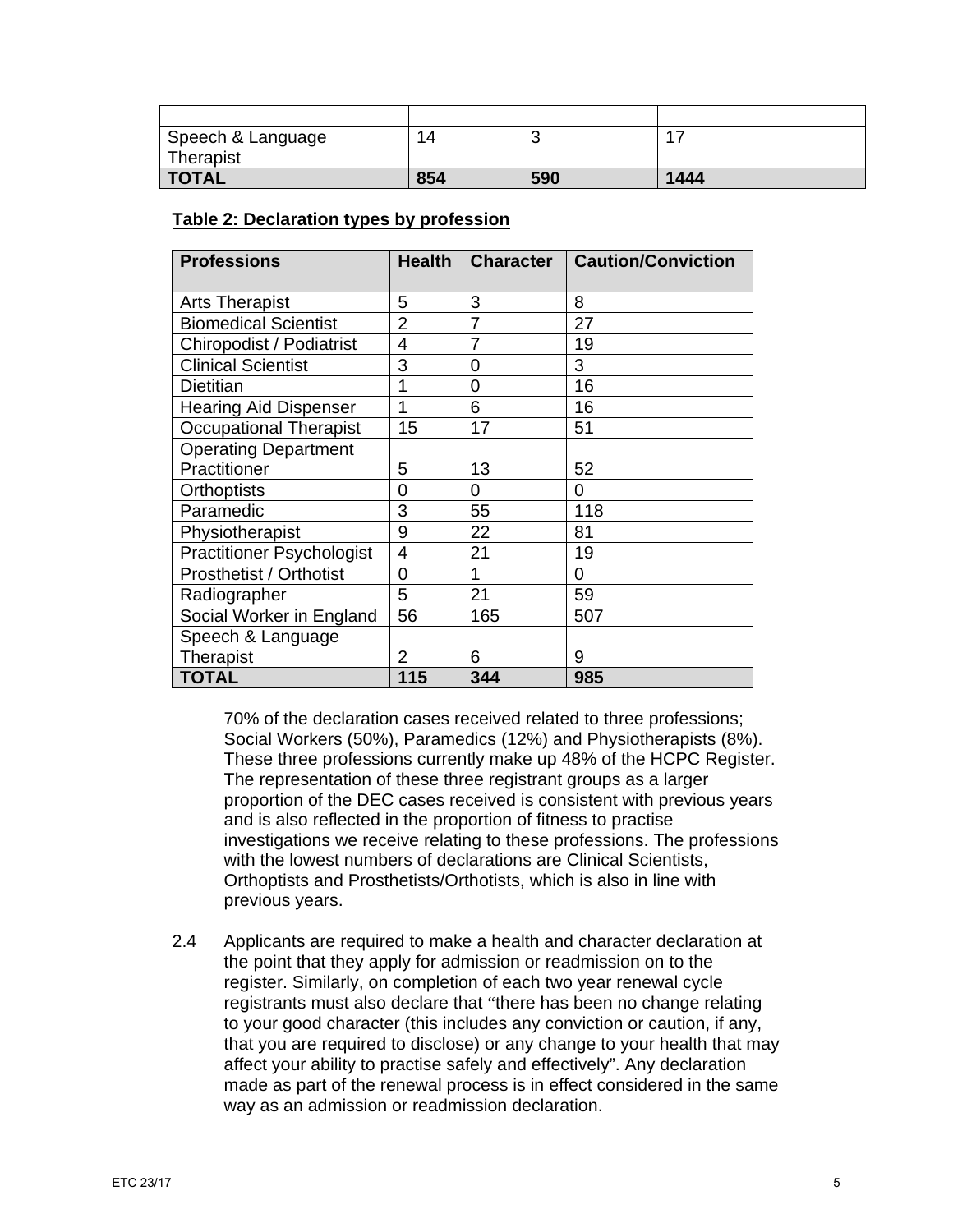#### Declarations by application type

2.5 Table 3 gives a breakdown of the type of declarations received by application type, admission (first time applications), renewals and readmissions:

| <b>Application</b><br><b>Type</b> | <b>April 2015 – June</b><br>2016 | <b>July 2016 - March</b><br>2017 | <b>Total in Review</b><br><b>Period</b> |
|-----------------------------------|----------------------------------|----------------------------------|-----------------------------------------|
| Admission                         | 708                              | 446                              | 1154                                    |
| Renewal                           | 40                               | 80                               | 120                                     |
| Readmission                       | 106                              | 64                               | 170                                     |
| <b>TOTAL</b>                      | 854                              | 590                              | 1444                                    |

#### **Table 3: Declarations received by application type**

As we would expect, the largest number of declarations received were from first time applicants, making up 80% of the total number. Together with readmissions they totalled 92% of the declarations made during the review period. This is slightly lower than the period April 2013 - March 2015, when admission/readmission applications were 96% of the total received.

- 2.6 Declarations on renewal historically form a small proportion of the overall caseload. This is because existing registrants seeking to declare a health or character matter are likely to do so at the time of the issue arising (i.e. outside of the renewal period), as required under the Standards of Conduct, Performance and Ethics. Such declarations, or self-referrals, are considered under our fitness to practise processes. Some declarations made on renewal may also be referred for further investigation through the fitness to practise route if they require a more extensive investigation.
- 2.7 The number of renewal declarations in this period, whilst low at 120 (8%), was noticeably higher than for the previous two year period when just 65 renewal declarations were received (an increase of 85%).

#### Category of Declaration

- 2.8 Declarations are categorised into three broad areas; health, conviction/caution or other character matters.
- 2.9 Since May 2013 applicants are not required to declare 'protected' cautions or convictions. Cautions are protected if six years have elapsed since the date of the caution (or two years if the person was under 18 at the time). A conviction is protected if 11 years have elapsed since the date of conviction (or five and a half years if the person was under 18 at the time), it is the person's only conviction and did not result in a custodial sentence.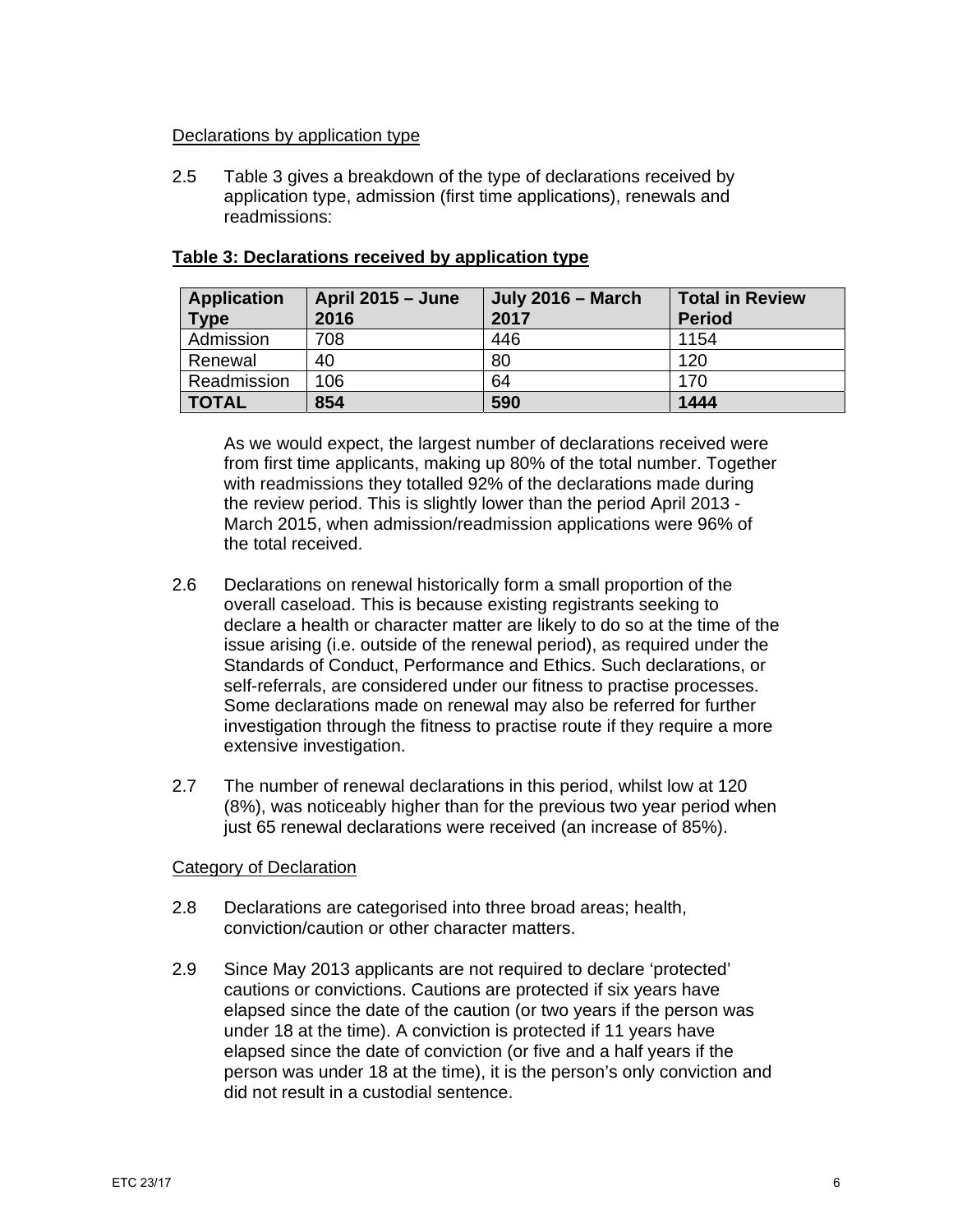- 2.10 Cautions or convictions for "listed" offences will not be protected and must always be declared. There are more than 750 listed offences, including serious violent and sexual offences and other offences of specific relevance to the safeguarding of children and vulnerable adults.
- 2.11 'Character' declarations include any other type of conduct matter that may have a bearing on an applicant's ability to practise safely or effectively. In the vast majority of cases these declarations relate to the applicant having been disciplined by their employer or education provider, or to protection of title matters.
- 2.12 The table below sets out the number of declarations received by type.

| <b>Declaration Type</b> | <b>April 2015 - June</b><br>2016 | <b>July 2016 - March</b><br>2017 | <b>Total in Review</b><br><b>Period</b> |
|-------------------------|----------------------------------|----------------------------------|-----------------------------------------|
| Character               | 202                              | 145                              | 347                                     |
| Caution/Conviction      | 600                              | 385                              | 985                                     |
| Health                  | 52                               | 60                               | 112                                     |
| <b>TOTAL</b>            | 854                              | 590                              | 1444                                    |

#### **Table 4: Declarations received by declaration type**

As with previous years, applicants declaring a caution or conviction made up the largest category; 65% of the 1444 declarations received. However, this figure was 35% less than the number of criminal matters declared in the previous two year period (1337). The lower number of caution/conviction declarations received after the introduction of the revised guidance for applicants in July 2016, may indicate that clarification of the process around declaring protected cautions/convictions accounts for the lower numbers.

2.13 The number of health declarations has also increased since the previous reporting period, going up by 5 percentage points from 2% of declarations to 7%. The number of character matters declared has remained consistent over this same period at 24%.

#### Declaration outcomes

2.14 Table 5 below gives the outcomes for all declarations received during the period. Those classed as active were still open at the end of March 2017, for example because they were waiting to be considered by a panel.

#### **Table 5: Declaration outcome**

| <b>Case Outcome</b>      | <b>April 2015 – June</b> | July 2016 – March | <b>Total in Review</b> |
|--------------------------|--------------------------|-------------------|------------------------|
|                          | 2016                     | 2017              | <b>Period</b>          |
| Signed off via<br>Policy | 459                      | 485               | 994                    |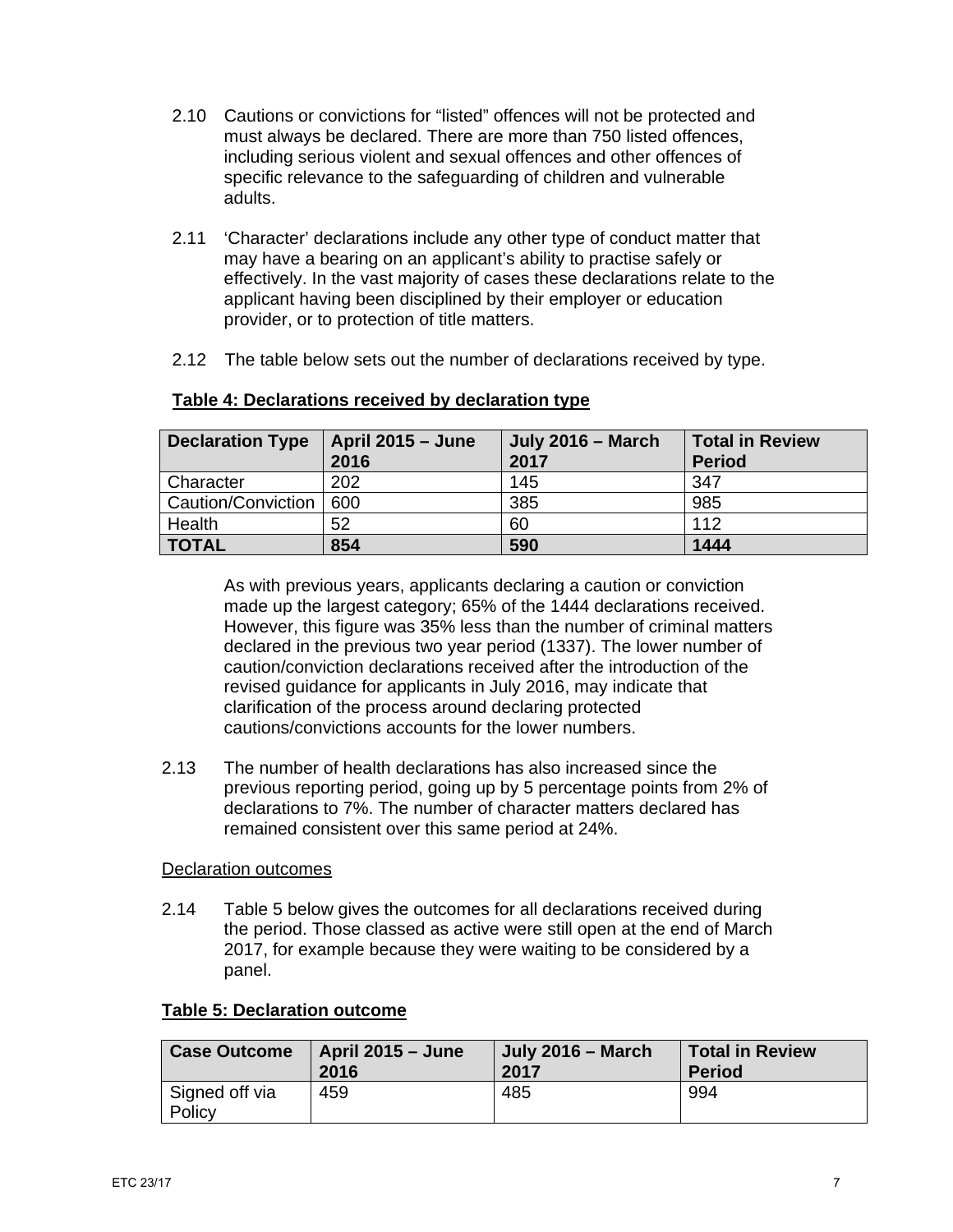| Cases                   | 369 | 71  | 440  |
|-------------------------|-----|-----|------|
| considered by           |     |     |      |
| <b>Reg Panel</b>        |     |     |      |
| <b>Case Referred</b>    | 11  | 15  | 26   |
| to FTP process          |     |     |      |
| Application             |     | 9   | 16   |
| withdrawn               |     |     |      |
| <b>Created in Error</b> |     | 5   | 12   |
| <b>Active Cases</b>     |     | 5   | 6    |
| <b>TOTAL</b>            | 854 | 590 | 1444 |

During the review period, 69% of the DEC cases received were signed off administratively within the department whilst 30% were referred to a Registration Panel to consider. This contrasts with the previous period when the majority of DECs were considered by a panel (54%). As expected, and as indicated by the table above, this is due to the change in policy implemented in July 2016 which is discussed in detail in section 3 below.

2.15 Cautions or conviction cases were the largest category of cases to be signed off, with over half of all the cases resolved in this way coming from this category. Table 6 below gives a more detailed breakdown of the relevant criteria against which cases were signed off.

| Sign off<br><b>Reasons</b>                         | April 2015 - June<br>2016 | July 2016 - March<br>2017 | <b>Total in Review</b><br><b>Period</b> |
|----------------------------------------------------|---------------------------|---------------------------|-----------------------------------------|
| Driving Ban less<br>than 12 months                 | 131                       | 33                        | 164                                     |
| Employer<br>Disciplinary                           | 39                        | 28                        | 67                                      |
| Managed Health<br>Condition                        | 43                        | 50                        | 93                                      |
| Offence<br>considered by<br>Education<br>provider  | $6*$                      | 207                       | 213                                     |
| Other<br>Jurisdiction                              | 46                        | 15                        | 61                                      |
| <b>Other Motoring</b><br>Offence                   | 6                         | 26                        | 32                                      |
| Protection of<br><b>Title Concerns</b><br>Resolved | 12                        | 13                        | 25                                      |
| <b>Matter</b><br>previously<br>declared            | 25                        | 15                        | 40                                      |

#### **Table 6: Declarations resolved by sign-off reason**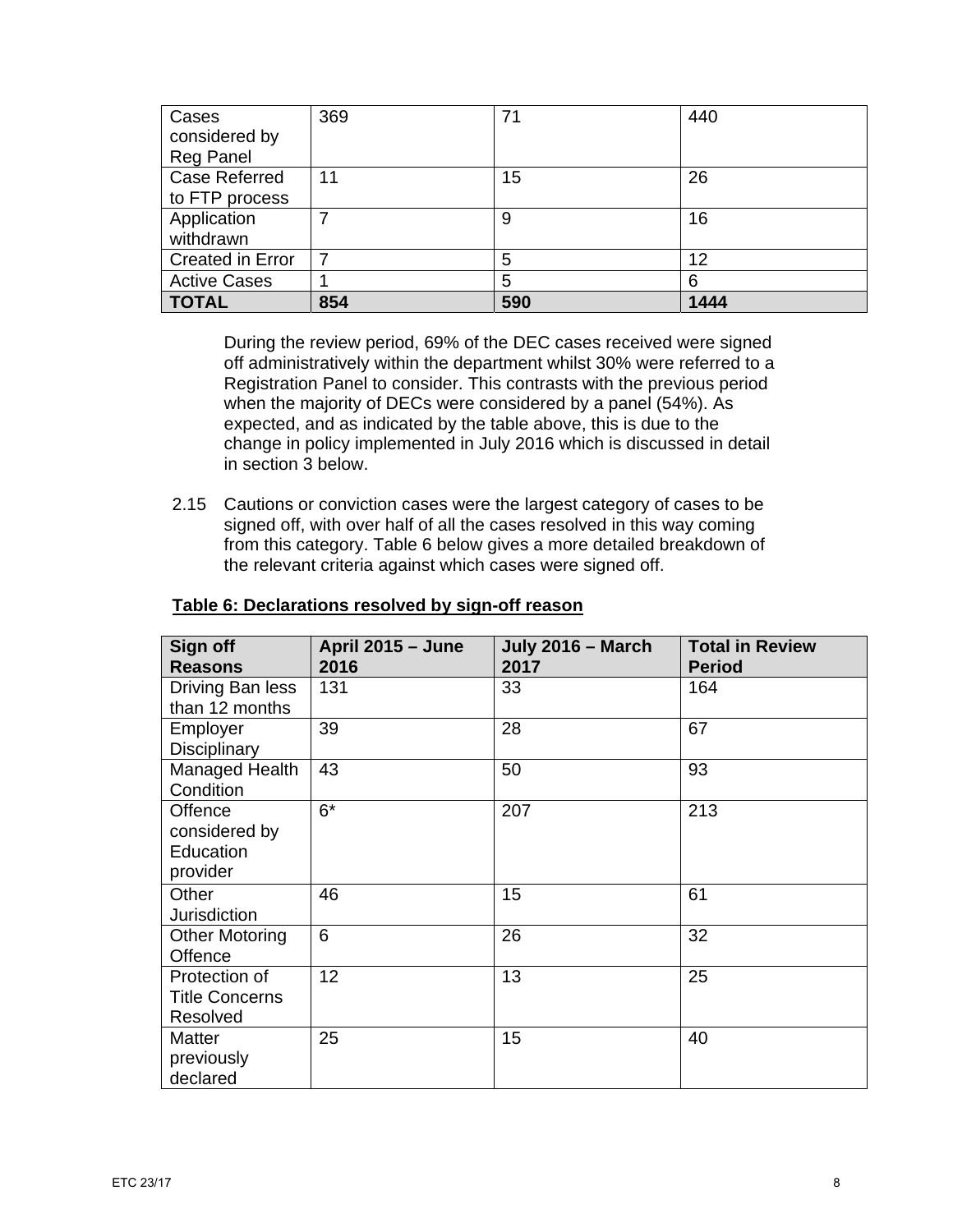| Protected    | 151 | 98  | 249 |
|--------------|-----|-----|-----|
| caution /    |     |     |     |
| conviction   |     |     |     |
| <b>TOTAL</b> | 459 | 485 | 944 |

\*This criteria was introduced officially in July 2016 but was inputted by case managers on the CMS system shortly prior to go live in June 2016 in error. Given the proximity to the criteria coming into effect it was decided to leave this category on the system.

- 2.16 The main reason for cases being signed off administratively was due to the caution/conviction declared being 'protected', as described in section 2.9 above. Over the course of the review period a total of 249 cases were concluded without referral to a panel for this reason. Whilst we have amended our guidance for applicants to clarify that protected matters do not need to be declared to us, it seems that many are still unsure about when to declare and/or prefer to do so even if not required.
- 2.17 The second largest criteria under which declarations were approved administratively was due to the matter declared having already been considered by the education provider of an HCPC approved course, either prior to or during the applicant's course of study. During the course of the review period a total of 213 cases were approved for this reason, with 207 approvals being made following the change to the Health and Character policy in July 2016. Further discussion around this criteria can be found at section 3.4 below.
- 2.18 Cases signed off under the category of 'other jurisdiction' include those matters that do not engage the applicant's suitability to be on register. For example civil court matters such as an applicant declaring that they are taking a builder to a small claims court. 'Other motoring offence' includes minor matters such as parking fines or minor speeding offences.
- 2.19 During the review period, 440 cases were referred to a Registration panel to consider. The outcomes of those cases can be seen in Table 7 below:

| <b>Panel Decision</b>    | <b>April 2015 - June</b><br>2016 | <b>July 2016 – March</b><br>2017 | <b>Total in Review</b><br><b>Period</b> |
|--------------------------|----------------------------------|----------------------------------|-----------------------------------------|
| Registration<br>Approved | 347                              | 62                               | 409                                     |
| Registration<br>Rejected | 22                               |                                  | 31                                      |
| <b>TOTAL</b>             | 369                              | 71                               | 440                                     |

#### **Table 7: Declaration outcomes by Registration Panel decision**

Of those 440 cases, 7% were refused registration. This compares to 5% of cases where the panel refused registration in the previous two year period (April 2013 to March 2015).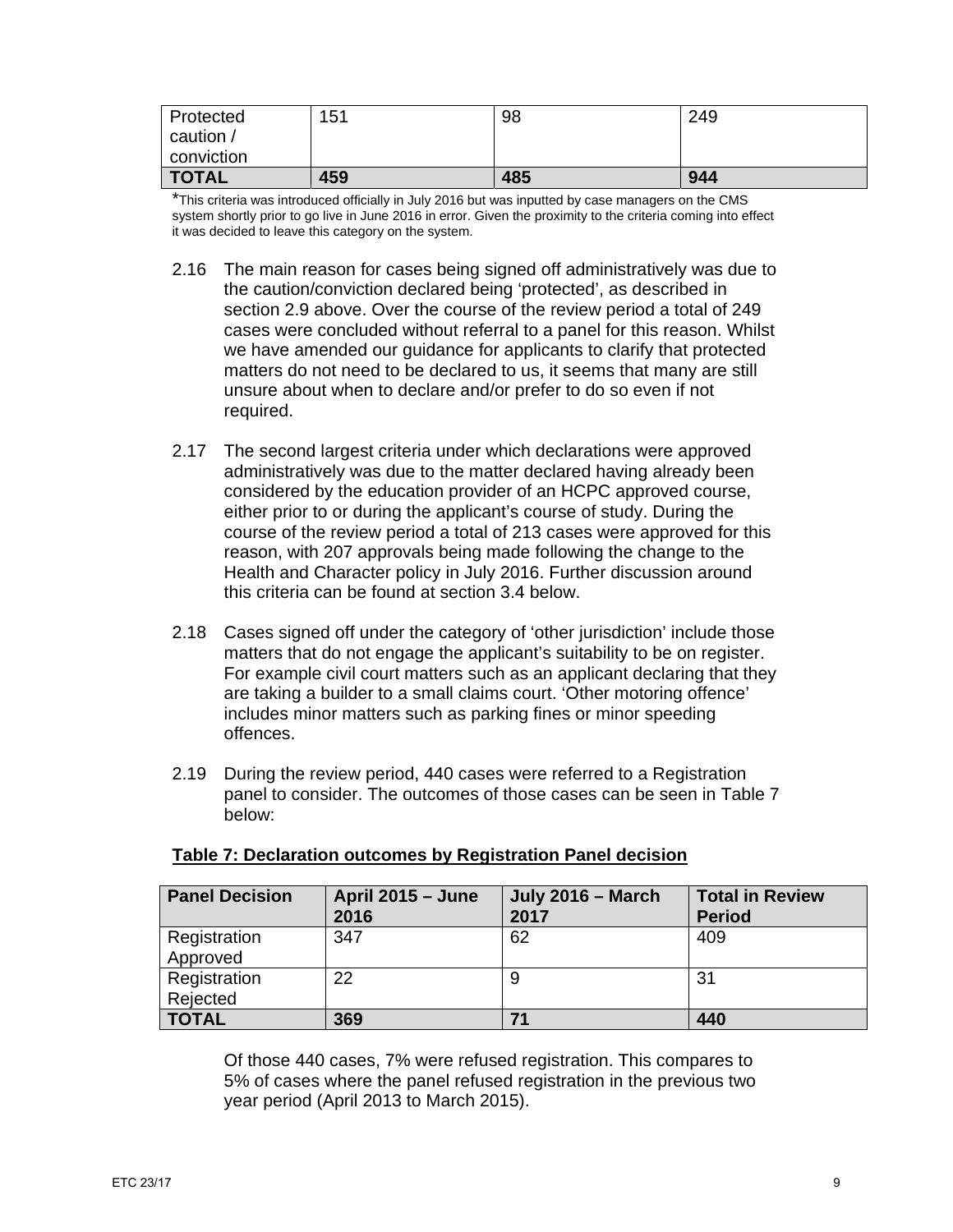2.20 The table below provides details of the refusal reasons given by Registrations Panel:

| <b>Panel Refusal Reason</b>   | April 2015 -<br><b>June 2016</b> | July 2016 -<br><b>March 2017</b> | <b>Total in Review</b><br><b>Period</b> |
|-------------------------------|----------------------------------|----------------------------------|-----------------------------------------|
| <b>Education Provider FTP</b> | 3                                | O                                | 3                                       |
| action                        |                                  |                                  |                                         |
| <b>Employer Disciplinary</b>  | 5                                |                                  | 6                                       |
| <b>Multiple Convictions</b>   | 5                                |                                  | 9                                       |
| Other regulatory action       | 3                                |                                  |                                         |
| <b>POT</b> matter             |                                  |                                  | 2                                       |
| Serious caution/conviction    | 3                                | 3                                | 6                                       |
| received                      |                                  |                                  |                                         |
| <b>TOTAL</b>                  | 20                               | 9                                | $29*$                                   |

#### **Table 8: Registration Panel refusal reasons**

\*2 cases were renewal declarations which the Panel remitted to the Fitness to Practise team for investigation under FTP procedures. The total number of applications not granted registration was 31.

Across the entire review period more applications were rejected by panels on the basis of the applicant declaring a serious or multiple caution/conviction than for any other reason. This is consistent with previous years. Examples of the types of offences declared include harassment, grievous bodily harm and robbery, all of which are listed offences.

#### **3. Analysis of the impact of the revised policy**

- 3.1 Due to the point in the biennial review cycle in which the revised Health & Character Declaration policy was implemented, we only have eight months' worth of data relating to the impact of these changes on our management of DECs, compared to 15 months of data for cases considered in this period under the old policy. A like for like comparison of the two data sets is therefore not possible at this time and the analysis below should be considered to be indicative.
- 3.2 Whilst the proportionate split of declarations received in each category has remained the same post July 2016, the number of caution/conviction declarations received as a percentage of the whole has decreased from 70% pre-amendment to the policy to 65% post amendment. This is likely to be due to the clarified guidance provided to both applicants and staff on what constitutes a protected matter and when this should be declared.
- 3.3 As was the aim of the revised policy, there is a noticeable increase in the number of declaration cases being signed off administratively rather than referred to a Registration Panel (Table 5). In the period April 2015 to June 2016, 459 cases were resolved this way, compared to 485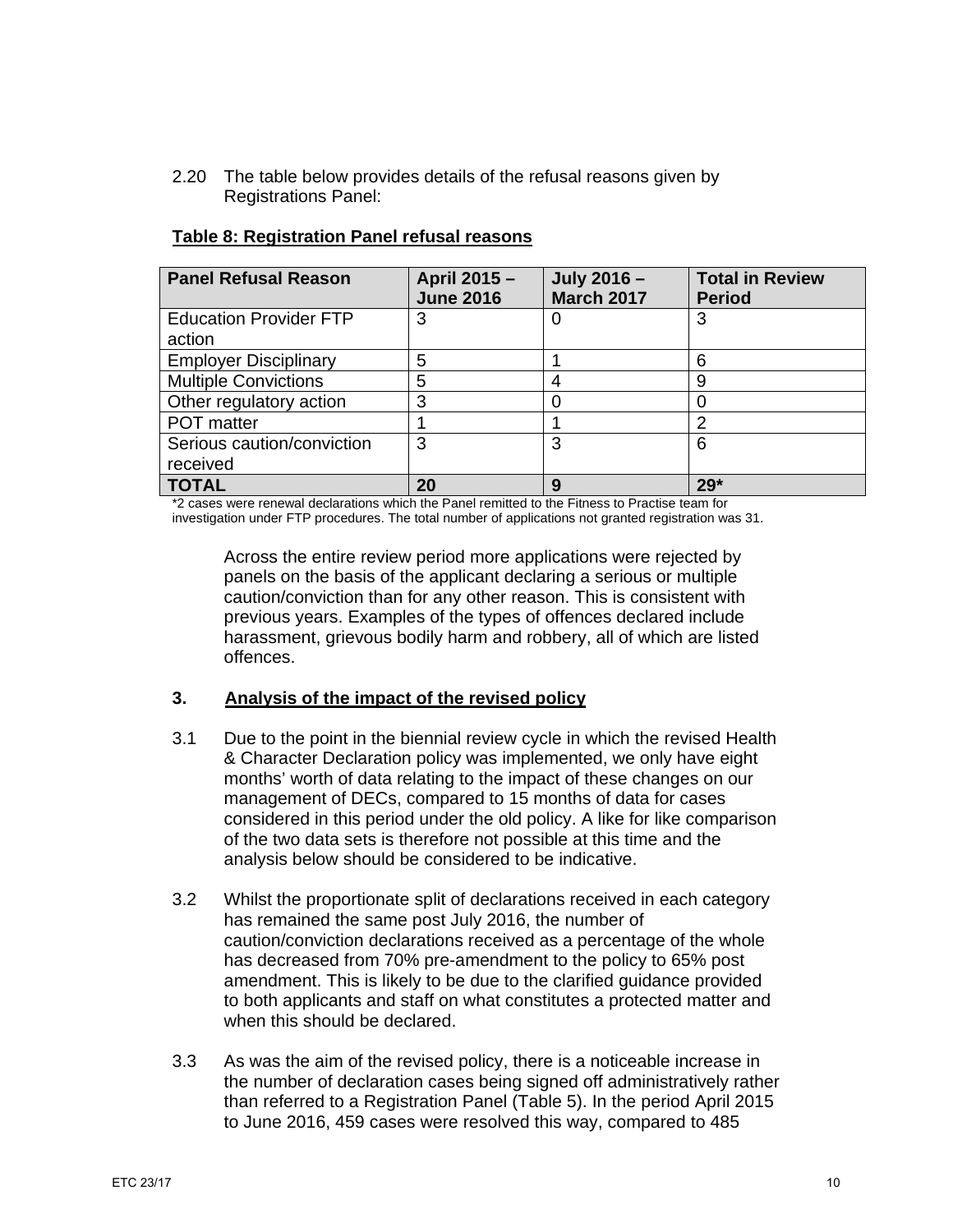between July 2016 and March 2017. Whilst this may not initially appear to be a large increase, when considered as a percentage of all the cases received in each period (854 and 590 respectively), the significance of the increase is clearer; 82% of cases were signed off following the change in policy compared to 54% before.

- 3.4 The majority of cases signed off from July 2016 onwards related to those cases where the matter had already been considered by the education provider. Under this criteria, which was introduced in the new policy, 207 cases were able to be concluded administratively which previously would have had to be referred to a panel. This equated to 43% of all cases signed off between July 2016 and March 2017.
- 3.5 Education providers are required to have a process for considering conduct or character matters involving a student which is declared either when applying for or which occurs during an HCPC approved programme of study. Those internal processes are in turn assessed by the HCPC's Education Department against the Standards of Education and Training, and approved by the ETC via the approval process and annual monitoring programme. That such matters will have already been assessed through a robust education provider process embedded in the HCPC Standards gives assurance that they are not being signed off without due consideration. However, the HCPC does still have the discretion to refer serious matters to the Registration Panel, even if already considered by an education provider, should it be appropriate to do so (Table 8).
- 3.6 One of the revisions to the policy was to clarify the sign off approach to those instances when disciplinary action has been taken by an employer. However, there has been no noticeable change to the number of cases being signed off against this criteria since the policy was revised. In the period April 2015 to June 2016 8% of sign off decisions were for this reason compared to 6% in the period July 2016 to March 2017. This may be due to the low number of renewal declarations received, where applicants are more likely to be employed at the point of making their declaration because they have a registered status. Issues arising whilst a student is on a placement with an employer may be managed through the education provider's process rather than an employer's.
- 3.7 Prior to the change to the policy the most common sign off reason was a protected caution and conviction having been declared. Following the changes to the policy this continues to be a main sign off reason, though is now the second largest category. 98 protected cautions or convictions were signed off during the post-amended policy period, which is 20% of all those resolved in this way. This is compared to 32% of sign offs coming from this category prior to July 2016.
- 3.8 As can be seen in Table 7 above, the change to the policy has had a significant impact on the number of cases being referred to and rejected by a Registration Panel. Between July 2016 and March 2017,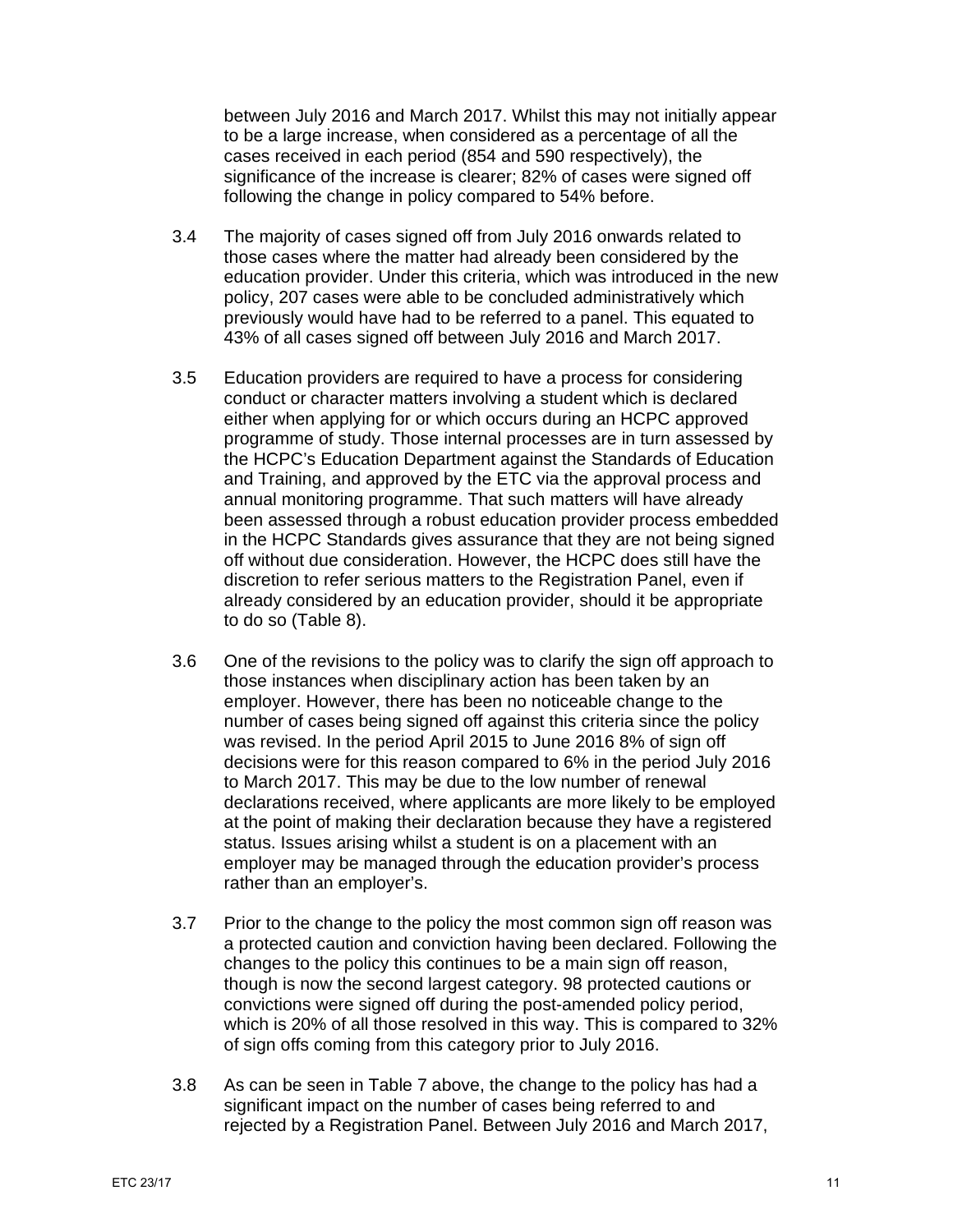71 cases have been considered by a panel, compared to 369 in the 15 months before then. This equates to 12% of all DEC referrals received since July 2016 compared to 42% of DECs received between April 2015 and June 2016.

- 3.9 The proportion of cases where registration was rejected by a panel has increased since the revised policy was introduced. Prior to the changes, 6% of cases considered by a panel were rejected. Since July 2016, the proportion of rejected cases has more than doubled to 13%. This is due to the constituent caseload being referred to a panel being made up of the more serious matters that engage questions of an applicant's suitability to be on the Register. The reasons for panels rejecting an application have not changed since the policy was revised, with declarations relating to multiple or serious convictions or cautions still being the main factor for this decision. The number of cases rejected for this reason as a proportion of all rejections has increased; 78% of cases since July 2016 compared to 40% before then (Table 8). However, an analysis of the 20 cases rejected by panels prior to July 2016 shows that all of them would still have been referred to a Registration Panel for consideration under the revised policy given the seriousness of the matters declared. This indicates that the increased proportion of rejections coming from the categories relating to convictions/cautions since July 2016 is not a direct result of the policy changes but a reflection of the types of declarations that we happened to receive during this period.
- 3.10 One of the key aims of broadening the scope of the type of the cases that could be signed off under the policy was to reduce delays in the handling of cases for those applicants whose registration was likely to be approved. We have not historically reported on length of time for DEC cases and so in order to assess the impact of the policy on this area we have taken an average of the open and closed dates for cases during the relevant period. The overall average number of days to process a health and character declaration during the two year review period was 21 days. Prior to the amended policy being introduced the average processing time was 23 days. This has reduced to 19 days following the introduced of the policy.

#### **4. Conclusion**

- 4.1 In conclusion, the management of the Health and Character Declaration process continues to work well. The last two year period has shown no significant changes to the type or category of declarations made either on admission/readmission or renewal, or in relation to the representation of the different professions within this area of work.
- 4.2 However, as the analysis set out above demonstrates, the changes introduced in July 2016 to broaden the criteria for administrative signoff of declarations has had an immediate and significant impact on the operation of this workstream. The large reduction in the number of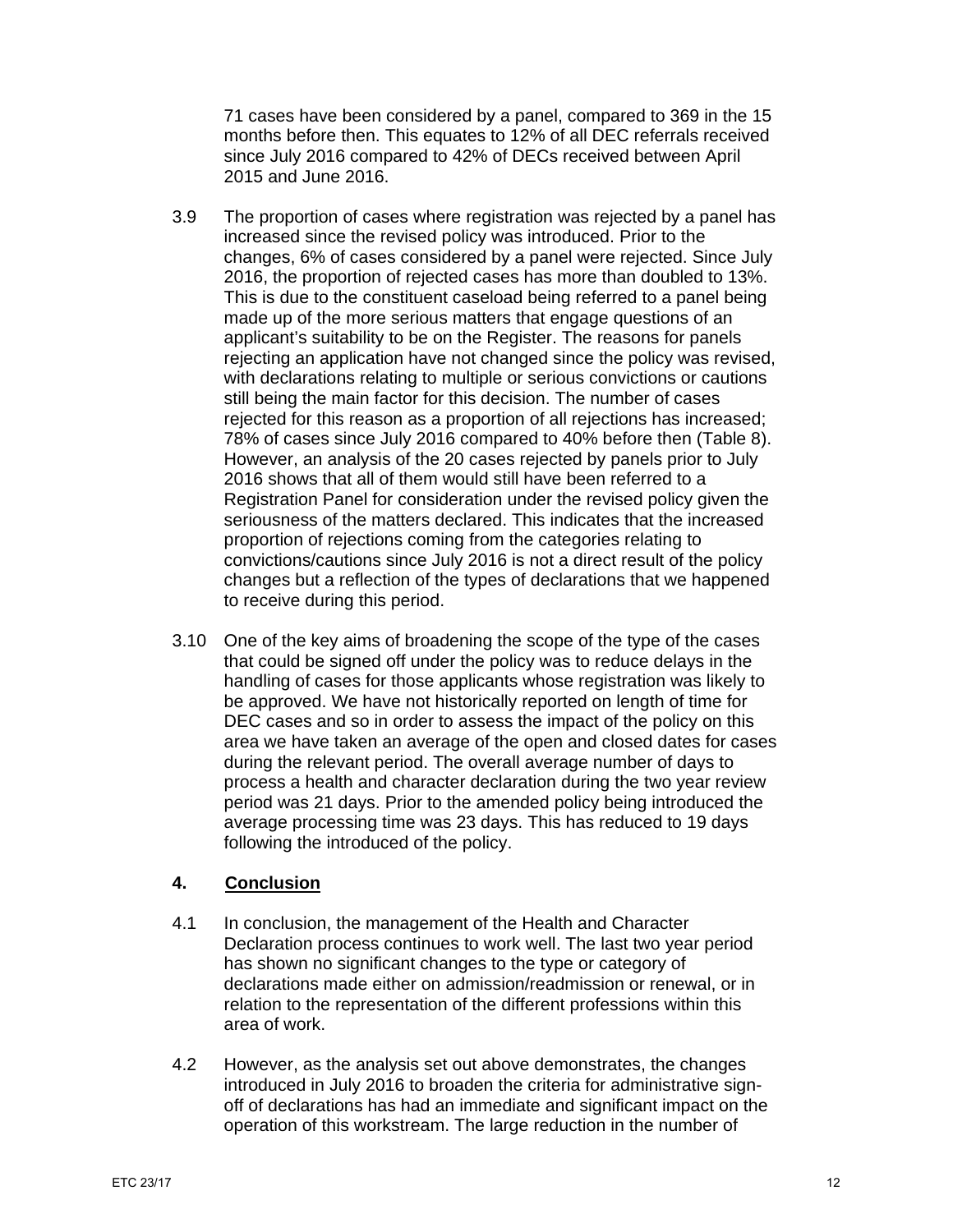cases referred to a Registration Panel for consideration has allowed us to resolve at an earlier stage those cases where registration was likely to be granted by a panel, providing a more efficient and streamlined process for those applicants in particular. In turn, the panel is able to focus on those serious cases where the question of an applicant's ability to practise safely or effectively is more clearly at play. In this respect the assumptions underpinning the changes to the policy have been borne out in reality.

- 4.3 The shift towards a greater number of cases being signed off administratively (82% compared to 54% prior to the policy change) highlights potential concerns around the quality of those decisions. All sign-off decisions must be made at manager level, this is by the Case Reception Manager, or by the Head of Case Reception & Triage in their absence. Since January 2017 these decisions have been subject to internal audit by the FTP Quality and Compliance Team in order to ensure decisions are appropriate, consistent, adhere to the policy and are clearly reasoned.
- 4.4 The management of DEC cases now rests solely with the Case Officer team, which sits within the Case Reception and Triage function. This change was made as part of the wider Fitness to Practise department realignment. The realignment had the objective of introducing greater specialisation in particular areas of our process. This change resulted in a greater focus on DEC cases amongst a more concentrated team. This has allowed us to better monitor the progression and quality of these cases and ensure greater consistency in application of the policy. We have also implemented specific training workshops for the team on DEC cases and are in the process of reviewing our internal guidance on the basis of our review of the policy.
- 4.5 We had expected that there would be greater efficiencies made in the length of time it took to process declaration cases given the time saved by not having to convene or prepare for a panel; at present the data indicates an improved turnaround time of four working days. One reason for this may be that although the proportion of cases not going to a panel has increased, the Case Officers managing this work are spending more time on the investigation and information gathering stage to ensure that any sign off decision is supported by robust evidence. For example, obtaining full documents from an education provider to be able to assess the process by which they have considered a matter.
- 4.6 Our analysis has also identified areas for improved management reporting and data collection, particularly in the way in which case categories and decision reasons are completed in our case management system and how we measure length of time. We will be working with the Fitness to Practise Operations team over the next few months to implement these changes. We anticipate that improved data collection and reporting, along with a continued programme of workshops for Case Officers on DEC process, will mean that we are